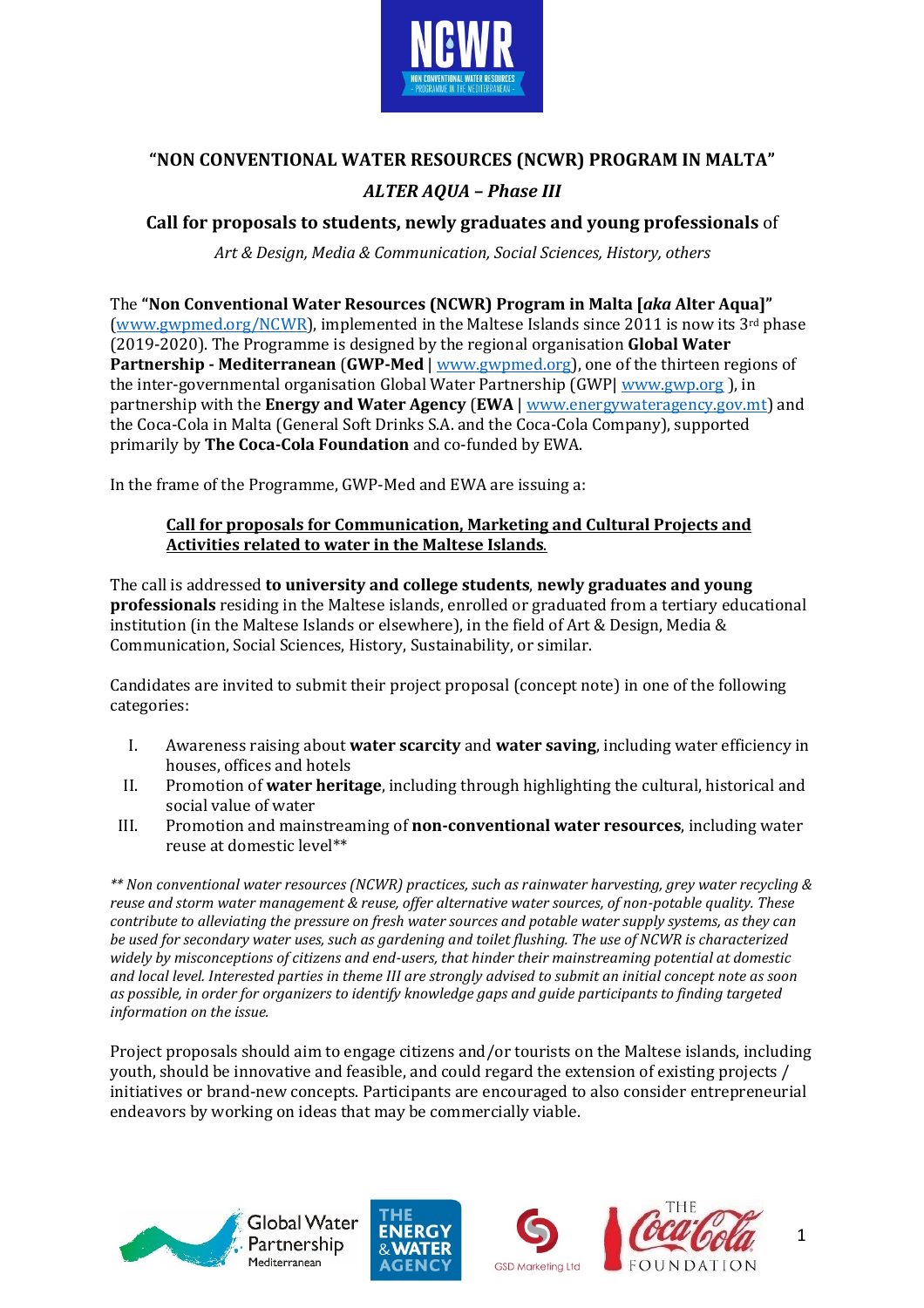

Examples, for inspiration, are provided below:

- i. Communication campaign idea (e.g. social media campaign)
- ii. Publicity stunt-contest(s)-fair
- iii. Exhibition (e.g. art or roving exhibition)
- iv. Activity for tourists' leisure and cultural experience (e.g. touristic water walk)
- v. IT product for tourists (e.g. mobile phone map application)
- vi. Virtual reality application (e.g. augmented reality).

Proposals must be submitted by completing and sending the attached form (**in word format**) through email to Ms. Nassia Kassela, on nassia [at] gwpmed.org , with subject "**Alter Aqua Phase III – Call for communication project proposals**". The call will remain open until a relevant notification is posted on the announcement at **bit.ly/2kwLPqE** (also accessible through [www.gwpmed.org/NCWR\)](http://www.gwpmed.org/NCWR).

A committee of professionals will evaluate the submitted proposals in order to select which of these will be further elaborated, inviting participants to enrich and resubmit their project ideas. The committee will further evaluate final project proposals and identify best cases based on originality, expected outreach and replicability.

Selected best cases will have advantageous display/presentation during the open events (F) and may also be considered for implementation (E).

### **Capacity building Programme**

Submission and development of project proposals will be framed within a capacity building programme, which will help participants become acquainted with the historic and cultural value of water, as well as with communication approaches and activities that can raise awareness on the sustainable use of water resources and of non-conventional water resources.

Stages of the capacity building programme

- A. \* October 2019-November 2019 Submission of project proposals (concept notes)
- B. \* November 2019 Participation in a capacity building workshop
- C. \* December 2019-January 2020 (a) Evaluation of proposals (b) Revision and enrichment of the initial proposals to concise project documents, with the support of experienced professionals
- D. February 2020 Evaluation of final project documents
- E. Q1-Q4 2020 Consideration of opportunities to synergize with other programmes and initiatives to implement 1-3 project ideas
- F. Q3-Q4 2020 Open (water) event(s) featuring project ideas.

\*Participation in these stages is compulsory in order for participants to complete the programme. However, candidates are encouraged to be involved in all stages. It is noted that participation in the programme is part-time and voluntary.

Participants will benefit by gaining valuable experience, beneficial for their careers, including:

- $\circ$  Hands-on experience on communicating the value of water and water sustainability issues
- o Increased knowledge on engaging citizens to a more responsible water behaviour
- o Close collaboration with specialised professionals in the water sector
- o Teamwork & real-life case study elaboration.









2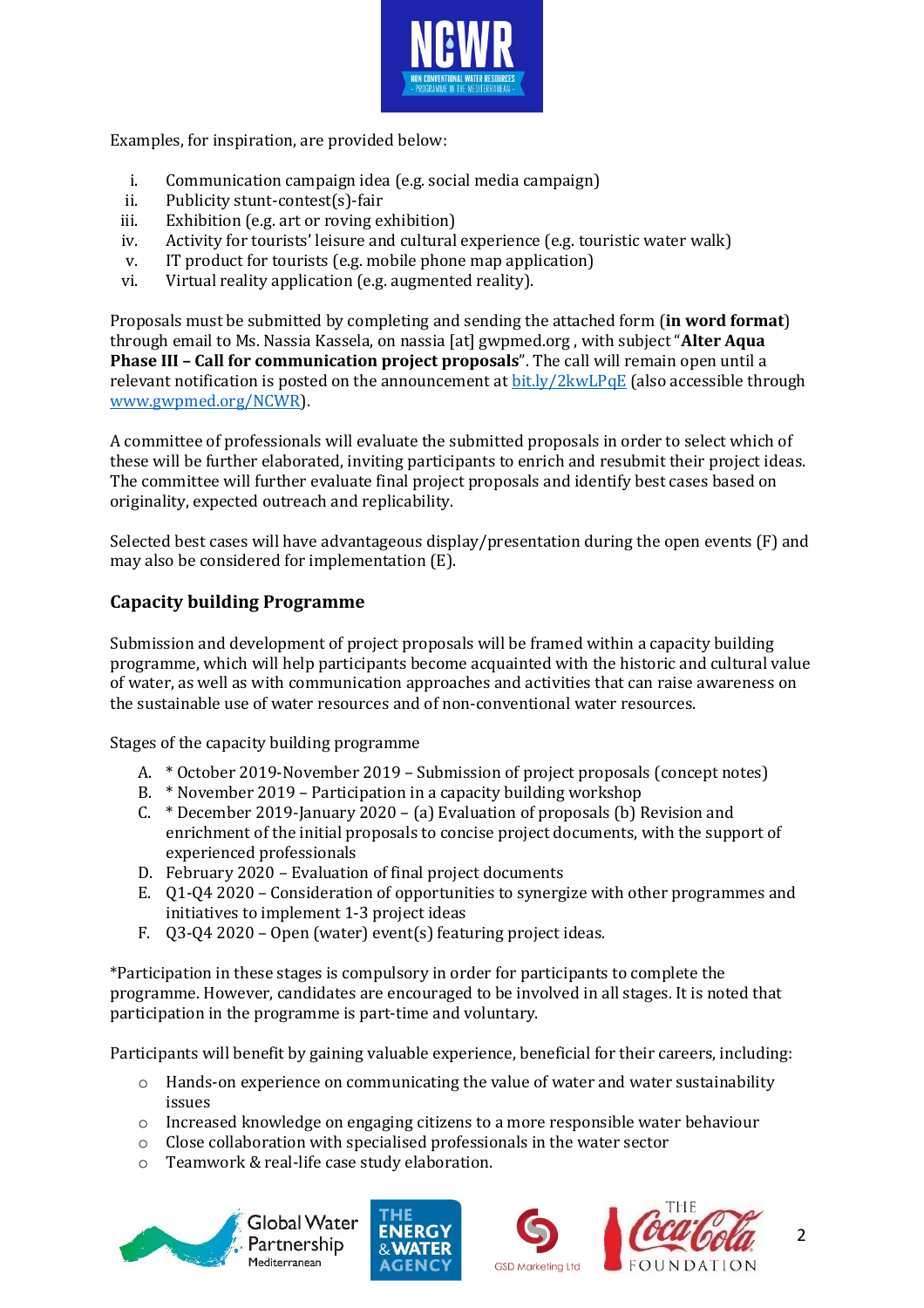

An informative meeting for interested participants will take place at a date and time to be announced. During the meeting, organizers will provide information about the call and about possible projects. It is recommended that all interested parties follow this meeting; enrollment is possible through the following link: [bit.ly/2Ko6xV1.](https://bit.ly/2Ko6xV1)

## **Candidates' required profile**

Candidates may:

Submit their proposal individually or in teams of 2-5 persons

Candidates must:

- Be enrolled at or have graduated from a tertiary educational institution in the field of Art & Design, Media & Communication, Social Sciences, History, Sustainability, or similar, in the Maltese islands or elsewhere. In the case of graduates, candidates must have completed their undergraduate or postgraduate degree within the last 5 years or be of age up to 32 years old.
- Reside in Malta
- Have a good working level of the English language.

For more information about the Programme and the call, kindly contact Ms. Nassia Kassela, Programme Officer, GWP-Med, on nassia [at] gwpmed.org.

*Note: Information gathered will only be used for the purposes described in the call and the Alter Aqua Programme. Contact will be made in order to inform you about the progress of your submission and upcoming Alter Aqua Programme workshops and events. For any further information about how your data is handled, please contact secretariat [at] gwpmed.org with subject: "Alter Aqua III data privacy"*

## **Background**

The **"Non Conventional Water Resources (NCWR) Program in Malta [***aka* **Alter Aqua]"** [\(www.gwpmed.org/NCWR\)](http://www.gwpmed.org/NCWR), implemented in the Maltese Islands since 2011, has entered its 3rd phase (2019-2020). The Programme is designed by the regional organisation **Global Water Partnership - Mediterranean** (**GWP-Med** [| www.gwpmed.org\)](http://www.gwpmed.org/), one of the thirteen regions of the inter-governmental organisation Global Water Partnership (GWP| [www.gwp.org](http://www.gwp.org/)), in partnership with the **Energy and Water Agency** (**EWA** | [www.energywateragency.gov.mt\)](http://www.energywateragency.gov.mt/) and the Coca-Cola in Malta (General Soft Drinks S.A. and the Coca-Cola Company), supported primarily by **The Coca-Cola Foundation** and co-funded by EWA.

*Alter Aqua* commenced in the Maltese Islands in 2011, first focusing on the island of Gozo, in partnership with the Ministry for Gozo and the Eco Gozo project; and since 2014, focusing on the Island of Malta, in partnership with the Ministry for Energy and Water Management and the Energy and Water Agency, aiming to promote the use of non-conventional water resources as a sustainable practice for local water security and climate change adaptation. Since 2011, the Programme has applied 17 NCWR systems, yielding 18 million liters of water annually, including the installation or reinstatement of rainwater harvesting systems and greywater recycling systems, alongside educational and awareness raising activities and capacity building workshops for professionals. The Programme has reached out to about 15,000 students, 1,380 teachers, 55 technicians, benefiting more than 65,000 people. It has contributed to water security at local and national level in a sustainable and cost-effective way and has promoted a new water culture for sustainable water use.



Global Water Partnership Mediterranean







3